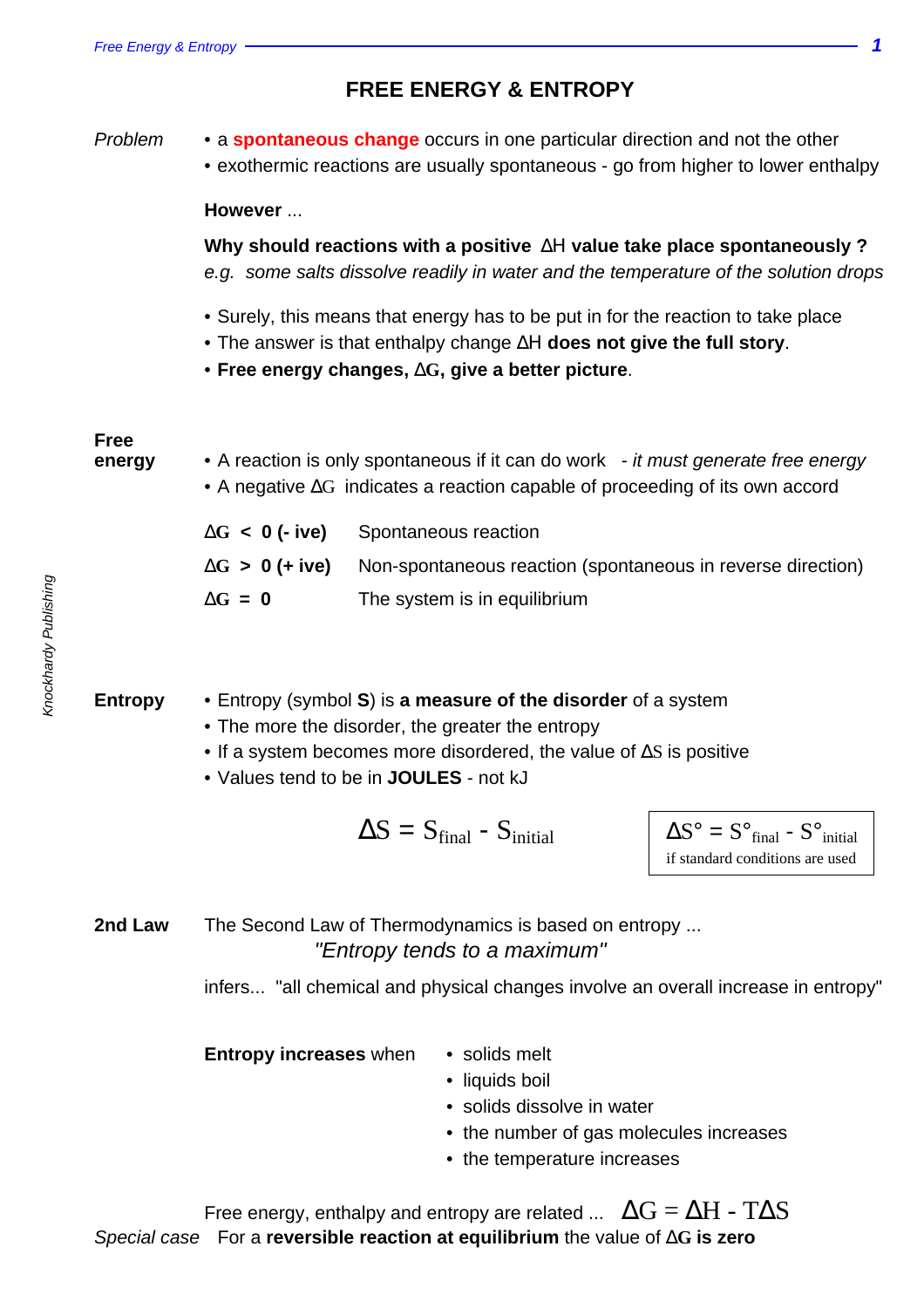If  $\Delta G =$ **ZERO** then  $\Delta S = \Delta H$ **The Community of The Community of The Community** 

Worked Example Calculate the entropy change when water turns to steam at 100°C. The enthalpy of vaporisation of water is  $+44$  kJ mol<sup>1</sup>

> $\Delta S$  =  $\Delta H$  = +44 kJ mol <sup>-1</sup> = +118 J K <sup>-1</sup> mol <sup>-1</sup> T 373 K

*Q.1 Element X melts reversibly at 400K. If the enthalpy change of fusion of X is 2.84 kJ mol-1, what is the entropy change? [Fusion is the same as melting]*

## **Will a reaction work?**

Theory A reaction should be **spontaneous if** ∆**G is negative**, so ... • Work out if it is exothermic ( $\Delta H$  -ive) or endothermic ( $\Delta H$  +ive) • Is there an increase in disorder ? If YES then ∆S will be positive. • Is the temperature high or low ? This can affect the value of T∆S°

## **Examples**

|  |  | General • If $\Delta H$ is -ive and $\Delta S$ is +ive then $\Delta G$ must be negative |
|--|--|-----------------------------------------------------------------------------------------|
|  |  | • If $\Delta H$ is +ive and $\Delta S$ is -ive then $\Delta G$ must be positive         |

| Specific | i) |                | $H_2(g)$ + $F_2(g)$ ——> 2HF(g)                                            |
|----------|----|----------------|---------------------------------------------------------------------------|
|          |    | $\Delta S = 0$ | $\Delta H$ -ive highly exothermic process<br>same number of gas molecules |
|          |    | $\Delta G$     | must be negative                                                          |

| ii)                   |            | $\mathsf{Na}^{+}(q)$ + $\mathsf{C}\mathsf{\Gamma}(q)$ --> $\mathsf{NaCl}(s)$ |                                                                |
|-----------------------|------------|------------------------------------------------------------------------------|----------------------------------------------------------------|
|                       |            | $\Delta S$ -ive more order in a solid                                        | $\Delta H$ -ive highly exothermic (Lattice Enthalpy)           |
| $\dddot{\phantom{1}}$ | $\Delta G$ |                                                                              | is negative (mostly due to the high value of lattice enthalpy) |